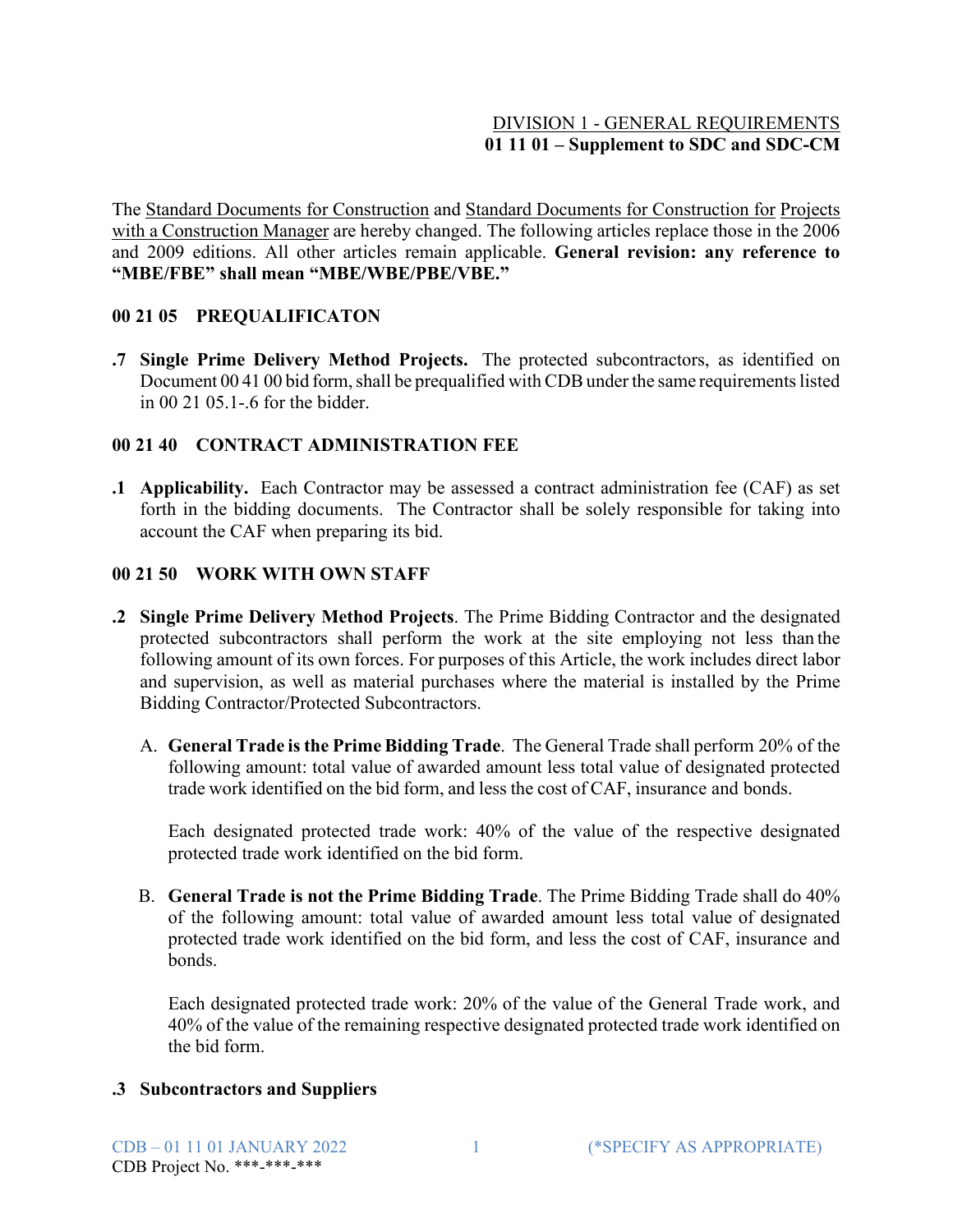C. **Subcontract/Supplier Disclosure.** The Contractor shall submit with his/her bid the names and CDB issued identification (ID) numbers (prequalification ID number or registration ID number), if known, of all first tier subcontractors and suppliers with a subcontract value greater than \$50,000 to be utilized by the Contractor in the performance of this contract and any lower tier subcontractor/supplier with a subcontract value greater than \$50,000 and where the subcontractor/supplier is either named in the specifications or is one over whom the Contractor retains the right to approve and/or make payments for work. The subcontract shall include reference for compliance with Illinois Procurement Code (30 ILCS 500/20- 120).Financial and Conflict of Interest disclosures and standard certifications for each subcontractor over \$50,000 must be submitted to CDB by the contractor within 20 days of the execution of a contract with CDB or 20 days of the execution of the subcontract, whichever is later. The Contractor shall promptly notify the State in writing of any additional or substitute subcontractors meeting the above criteria hired during the term of this contract (names, addresses, expected contract amount and CDB ID numbers). Upon request by the CPO, the Contractor shall provide CDB a copy of each subcontractor's subcontract. No work can be performed by these subcontractors until the Certifications and Disclosures have been reviewed and approved by the State Purchasing Officer.

### **00 21 55 USE OF ILLINOIS LABOR**

- **.1** The Employment of Illinois Workers on Public Works Act mandates that during a period of excessive unemployment at least 90% of the total labor hours on State construction projects must be performed by persons who have resided in Illinois for at least thirty (30) days and intend to become or remain Illinois residents. (30 ILCS 570/3). 'A period of excessive unemployment' means any month immediately following two (2) consecutive calendar months during which the level of unemployment in the State of Illinois has exceeded 5% as measured by the United States Bureau of Labor Statistics in its monthly publication of employment and unemployment figures. (30 ILCS 570/1).
- **.2** Contractors are required to incorporate the above provisions into all subcontracts for subcontractors who will have workers at the project site.
- **.3** To verify that this requirement is being met, contractors must submit Certified Payroll forms for themselves and their subcontractors each month for the duration of the contract/subcontract.
	- A. The Certified Payroll form(s) must include the name and address of each worker on the project site during the time period covered by the form.
	- B. For subcontractors, the contractor will include the beginning and ending dates of the subcontract on the Certified Payroll form.
	- C. If Certified Payroll forms are not submitted timely, payment may be reduced or withheld until Certified Payroll submittals are brought up to date.

#### **00 43 30 BUY ILLINOIS PROGRAM**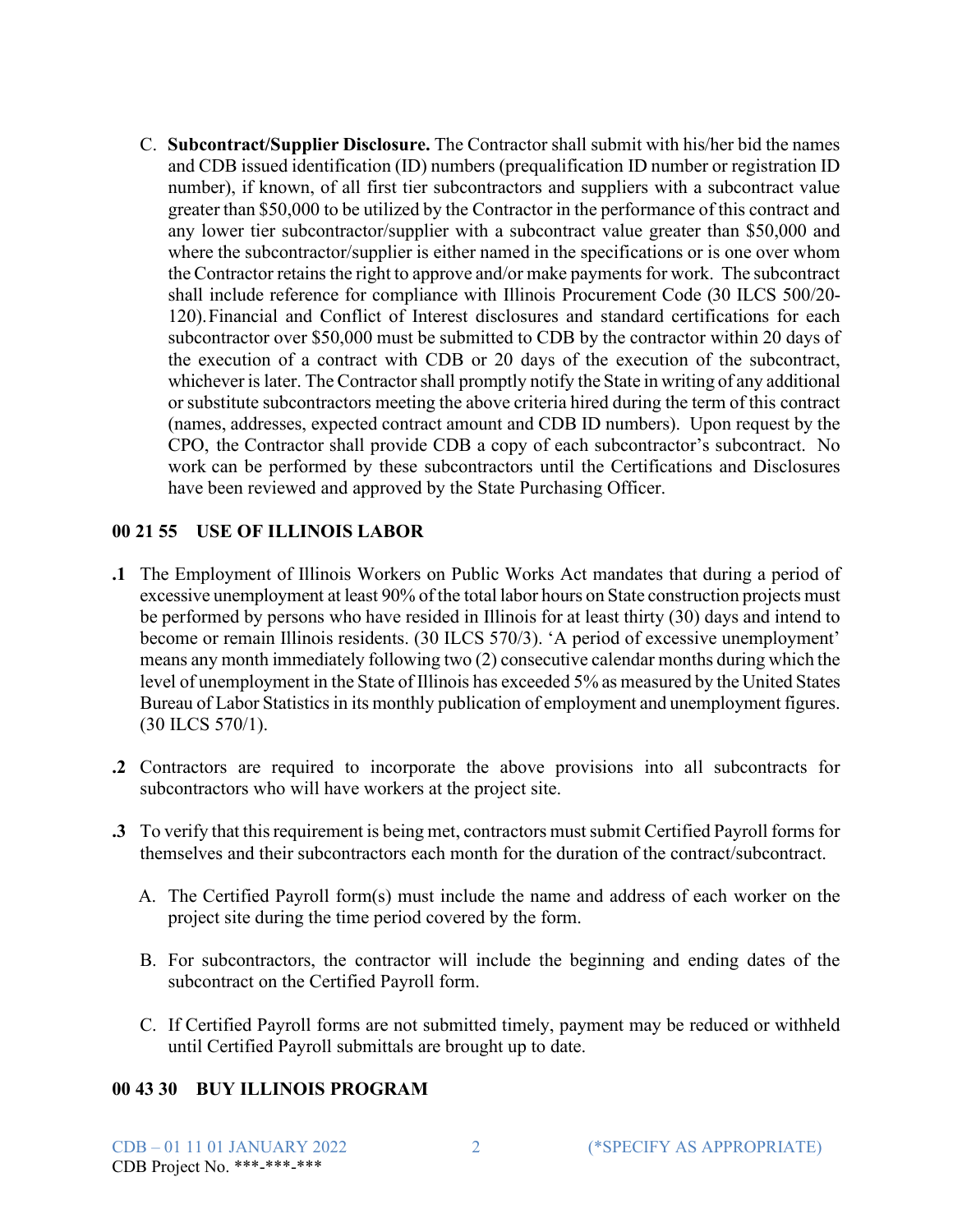- **.1 General.** The Buy Illinois Program encourages contractors to incorporate products manufactured, fabricated or assembled in the State of Illinois. It is a voluntary program; there is no incentive provision affecting the award of the contract nor is there a required percent of the contract that must be Illinois products.
- **.2** Illinois products will be indicated in the project manual with (IL) preceding the item in the specification paragraph. Typically, only specifications that are prescriptive, those listing three or more manufacturers, will be in the program. Contractors should consider these products when procuring the materials and equipment for the project. If the contractor is aware of an Illinois product not listed, the contractor is encouraged to advise the A/E prior to bidding or offer a product substitution with the bid. CDB will verify that the product meets the definition of an Illinois product and add it to CDB's Buy Illinois product directory.
- **.3** Contractors should provide the total value of Illinois products on the Contractor's Schedule of Values (CSV) in the space provided. The individual items included in the total should be identified by putting "IL" in front of their descriptions on the CSV.
- **.4** Where material is specified by standards and/or codes and not by a list of acceptable manufacturers, contractors are still encouraged to purchase Illinois products. However, the contractor should not include these materials in the computation of the total dollars for Illinois products on the CSV.

## **00 43 39 MINORITY, WOMEN, PERSONS WITH DISABILITIES, AND VETERAN BUSINESS ENTERPRISE PARTICIPATION**

- **.1 Certification.** CDB will only accept Minority, Women, Persons with Disabilities, and Veteran Business Enterprise (MBE/WBE/PBE/VBE) firms certified by the Illinois Department of Central Management Services (CMS). The MBE/WBE/PBE/VBE's certification with CMS shall be in good standing prior to the bid opening date.
- **.2 Designated Projects.** CDB may designate projects with "MBE/WBE/PBE/VBE participation goals." See the bid form, Section 00 41 05 of the project manual, for applicable goals for first and second tier (level) subcontractors and supplier MBE/WBE/PBE/VBE participation. For Single Prime Delivery Method Projects: participation of certified MBE/WBE/PBE/VBE second level subcontractors and suppliers is permissible for meeting applicable goals.
- **.3 Bid Form.** Each bidder shall name, on the bid form, Section 00 41 05, the minority, women, persons with disabilities, and veteran owned businesses it intends to use to meet the specified goals. If no eligible participation is listed on the 00 41 05 Form, then the bidder must submit documentation of its good faith efforts to achieve the goals with its bid or the bid will be considered non-responsive. If eligible participation is included on the 00 41 05 Form, but the specified goals are not met, within ten (10) calendar days from the date of notification the bidder shall: (1) cure the deficiency in the bid by adding participation to meet the goals, or (2) request a waiver of the specified goals including documentation of its good faith efforts to achieve the goals.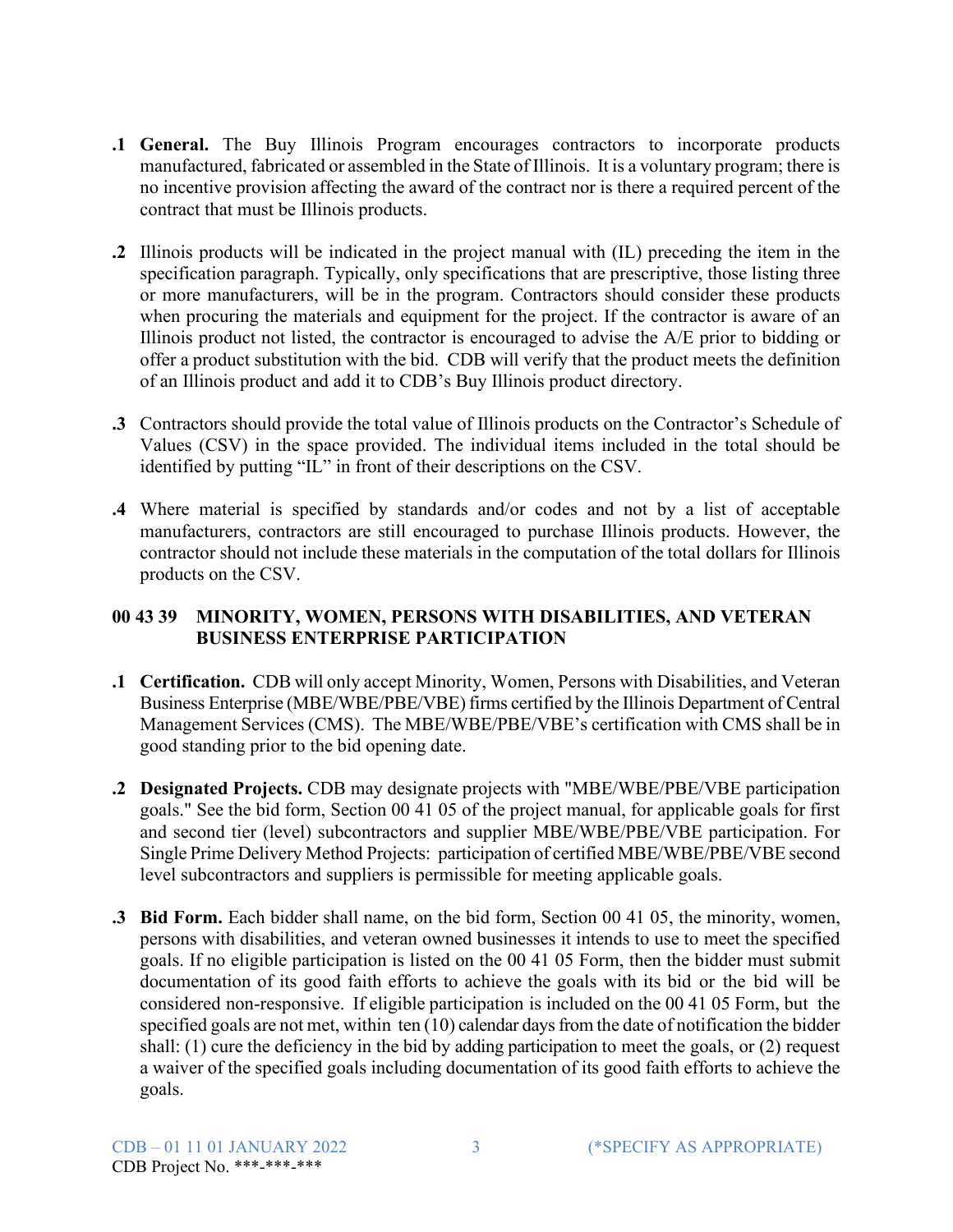- **.4 MBE/WBE/PBE/VBE Bidder.** If the bidder is a minority, woman, person with disability or veteran owned business then the bidder shall indicate the work proposed to be done with own forces on the 00 41 05 Form. CDB encourages MBE/WBE/PBE/VBE prime bidders to use MBE/WBE/PBE/VBE subcontractors/suppliers.
- **.5 Joint Venture.** If the bidder is a joint venture, the MBE/WBE/PBE/VBE joint venture may be used to meet the MBE/WBE/PBE/VBE goal for the contract, consistent with the provisions of subsection .11(G).
- **.6 Subcontracts.** Subcontracting of work to a lower tier non-MBE/WBE/PBE/VBE firm which would reduce the proceeds received by the subcontracting MBE/WBE/PBE/VBE firm below the specified goal is prohibited. CDB may, in such cases, reject the bid or terminate the contract.
- **.7 Request for Assistance.** If the bidder needs assistance in locating subcontractors orsuppliersto meet the goals, bidder shall contact CDB's Fair Employment Practices Unit (FEP) both prior to the submittal of the bid, and, if applicable, during the 10-day cure period.
- **.8 Submittal of Good Faith Effort documentation for a waiver request.** Good Faith Effort documentation must include the following:
	- A. All information indicating why the specified goal cannot be met.
	- B. A list of all MBE/WBE/PBE/VBE firms the bidder has used in the current and prior fiscal years, if available. The fiscal year is from July 1 until June 30.
	- C. A list of all certified MBE/WBE/PBE/VBE firms eligible to perform the work, if available. To be eligible to perform the work, a firm must be certified by CMS.
	- D. A clear determination that the number of certified MBE/WBE/PBE/VBE firms eligible to perform the work is insufficient to ensure adequate competition.
	- E. Demonstrated proof that the MBE/WBE/PBE/VBE firms' prices were excessive or unreasonable, if available.
	- F. A list of all MBE/WBE/PBE/VBE firms contacted and the dates they were contacted, including documentation from those firms. Documentation shall include, when applicable:
		- 1) A log of telephone contacts including date and time of call, telephone number, name of person called, and the outcome of the call;
		- 2) Copies of written or electronic email correspondence showing the date, postal or email address, name of person contacted, and subsequent correspondence that reflects the outcome.
	- G. Copies of all bid solicitation letters or electronic email correspondence to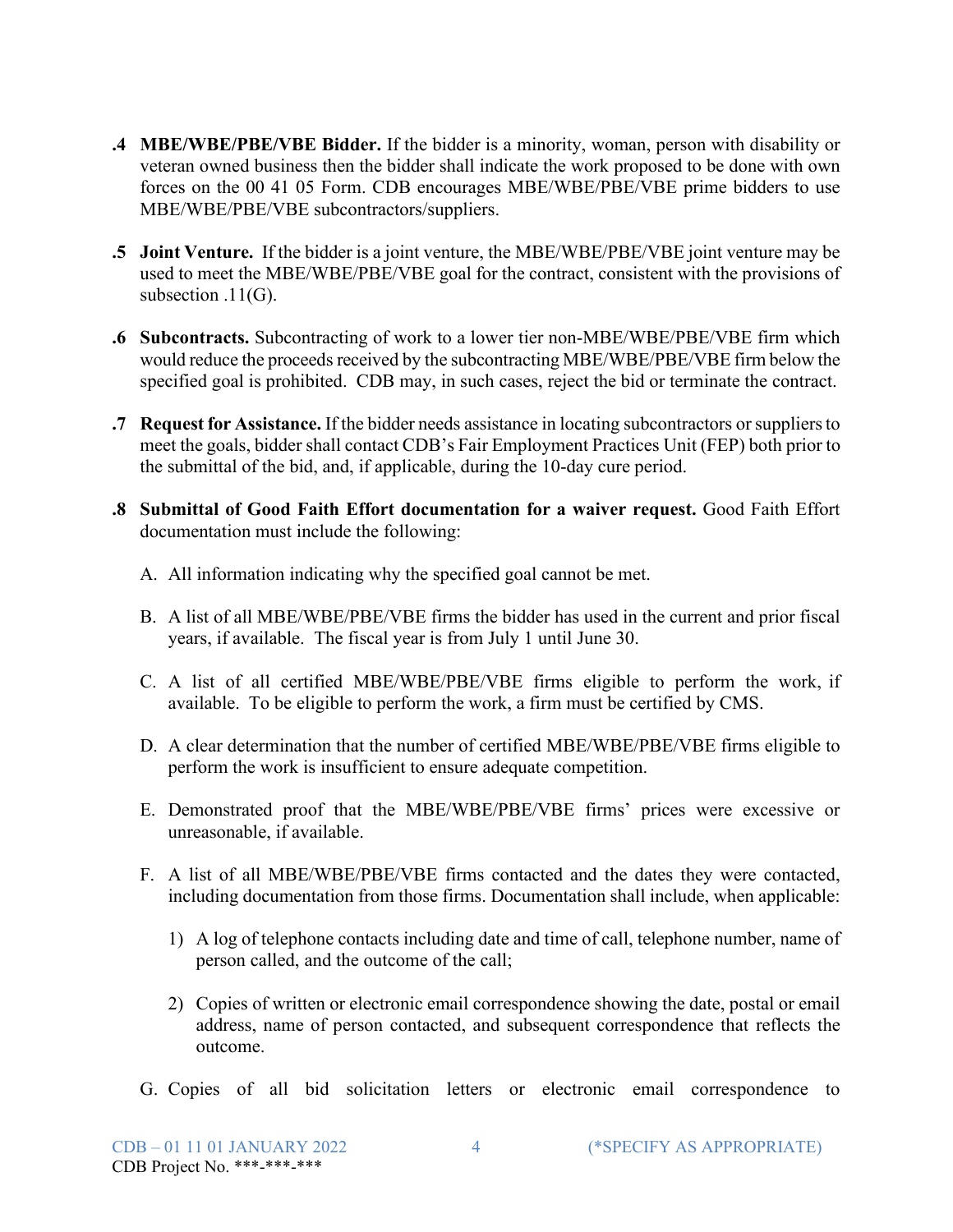MBE/WBE/PBE/VBE firms. Letters shall contain, at a minimum:

- 1) Project title and location;
- 2) Classification of work items for which quotations are requested;
- 3) Date, time, and place quotations are due; and
- 4) Returnable acknowledgment of the solicitation.
- H. All other evidence of good faith efforts made by the bidder to secure eligible MBE/WBE/PBE/VBE firms to meet the specified goal including documentation that demonstrates the following:
	- 1) A reasonable number of MBE/WBE/PBE/VBE firms were contacted.
	- 2) The work selected by the bidder for allocation to MBE/WBE/PBE/VBE firms was selected in order to increase the likelihood of achieving the specified goal, if available.
	- 3) The bidder negotiated, in good faith, with the potential MBE/WBE/PBE/VBE firms by not imposing any conditions which are not similarly imposed on all other subcontractors and suppliers, or by denying benefits ordinarily conferred on subcontractors orsuppliers for the type of work for which bids were solicited, if available.
	- 4) The MBE/WBE/PBE/VBE firms were not rejected as being unqualified without sound reasons based on a thorough investigation of their capabilities, if available.
	- 5) The bidder engaged with FEP for assistance in its efforts to achieve the specified participation.
	- 6) The bidder attended the CDB pre-bid meeting for the project.
- I. All actions taken to solicit MBE/WBE/PBE/VBE firms both pre-bid opening date and postbid opening date.
- J. A revised 00 41 05 Form, if MBE/WBE/PBE/VBE participation increases during the 10-day cure period but goals are not met.
- K. Other relevant information in support of the waiver request.
- **.9 Replacement of MBE/WBE/PBE/VBE Subcontractor or Supplier.** If it can be demonstrated that the MBE/WBE/PBE/VBE subcontractor or supplier cannot perform the work, or if a MBE/WBE/PBE/VBE loses its CMS certification after the bid opening, then the Contractor shall make a good faith effort to replace, in-kind, the MBE/WBE/PBE/VBE. The contractor shall identify the replacement MBE/WBE/PBE/VBE or provide evidence of good faith effort to find a replacement on the Contractor's letterhead and submit with documented evidence of cause to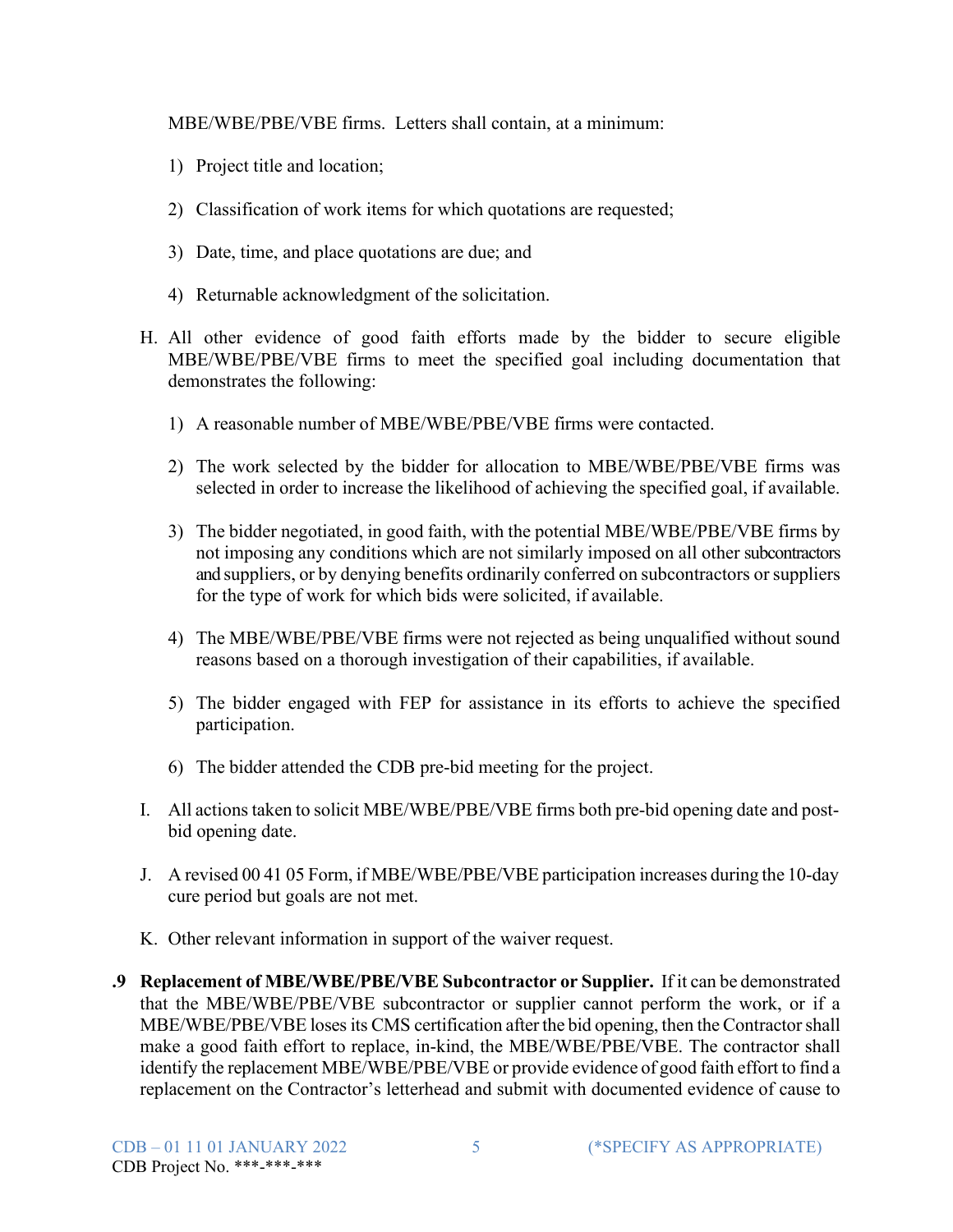CDB's FEP Unit. CDB will review the submittal and may authorize the replacement or approve the good faith effort.

## **.10 Calculation of MBE/WBE/PBE/VBE Participation as a Material Supplier or Subcontractor**

- A. MBE/WBE/PBE/VBE as a material supplier: A 100 percent goal credit is allowed for the cost of materials or purchases from a MBE/WBE/PBE/VBE manufacturer or supplier.
- B. MBE/WBE/PBE/VBE as a subcontractor: A 100 percent goal credit is allowed for the work of the subcontract performed by the MBE/WBE/PBE/VBE's own forces (performing, managing and supervising the work), including the cost of materials and supplies, excluding the purchase of materials and supplies or the lease of equipment by the MBE/WBE/PBE/VBE subcontractor from the prime Contractor or its affiliates. Work that a MBE/WBE/PBE/VBE subcontractor in turn subcontracts to a non-MBE/WBE/PBE/VBE does not count toward the MBE/WBE/PBE/VBE goal.
- **.11 Work to be Completed by Certified Firms.** To be credited towards goals for Minority Business Enterprise (MBE), Women Business Enterprise (WBE), Persons with Disabilities Business Enterprise (PBE) and Veteran Business Enterprise (VBE) participation, work must be performed by an entity certified by CMS pursuant to the Business Enterprise for Minorities, Women, and Persons with Disabilities Act (30 ILCS 575/5) and the Illinois Procurement Code (30 ILCS 500/45-57).
	- A. The entire amount of contractual work performed by a MBE, WBE, PBE, or VBE's own forces will be credited towards MBE/WBE/PBE/VBE goals, including the cost of supplies, materials, and equipment obtained by the MBE, WBE, PBE, or VBE for this work (except supplies and equipment the MBE/WBE/PBE/VBE obtains from the prime contractor or its affiliate).
	- B. The entire amount of fees or commissions charged by a MBE/WBE/PBE/VBE firmfor providing a bona fide service, such as professional, technical, consultant, or managerial services will be credited towards MBE/WBE/PBE/VBE goals provided such fees are reasonable and not excessive as compared to fees customarily allowed for similar services. Services for materials and supplies are defined in Section 00 43 39.14 and are not considered to be professional, technical, consultant, or managerial services.
	- C. Work subcontracted by a MBE/WBE/PBE/VBE to another firm will not be credited towards goals unless the subcontractor performing the work is also certified by CMS as a MBE/WBE/PBE/VBE. Work that a MBE/WBE/PBE/VBE subcontracts to a firm not certified as a MBE/WBE/PBE/VBE does not count toward the goal. For example, if a MBE firm has a subcontract to perform \$100,000 worth of work and subcontracts \$10,000 of that work to a non-MBE firm, only the \$90,000 worth of work performed by the MBE firm will be credited toward the goal.
	- D. If a firm is not certified as a MBE/WBE/PBE/VBE at the time of the bid opening, the firm's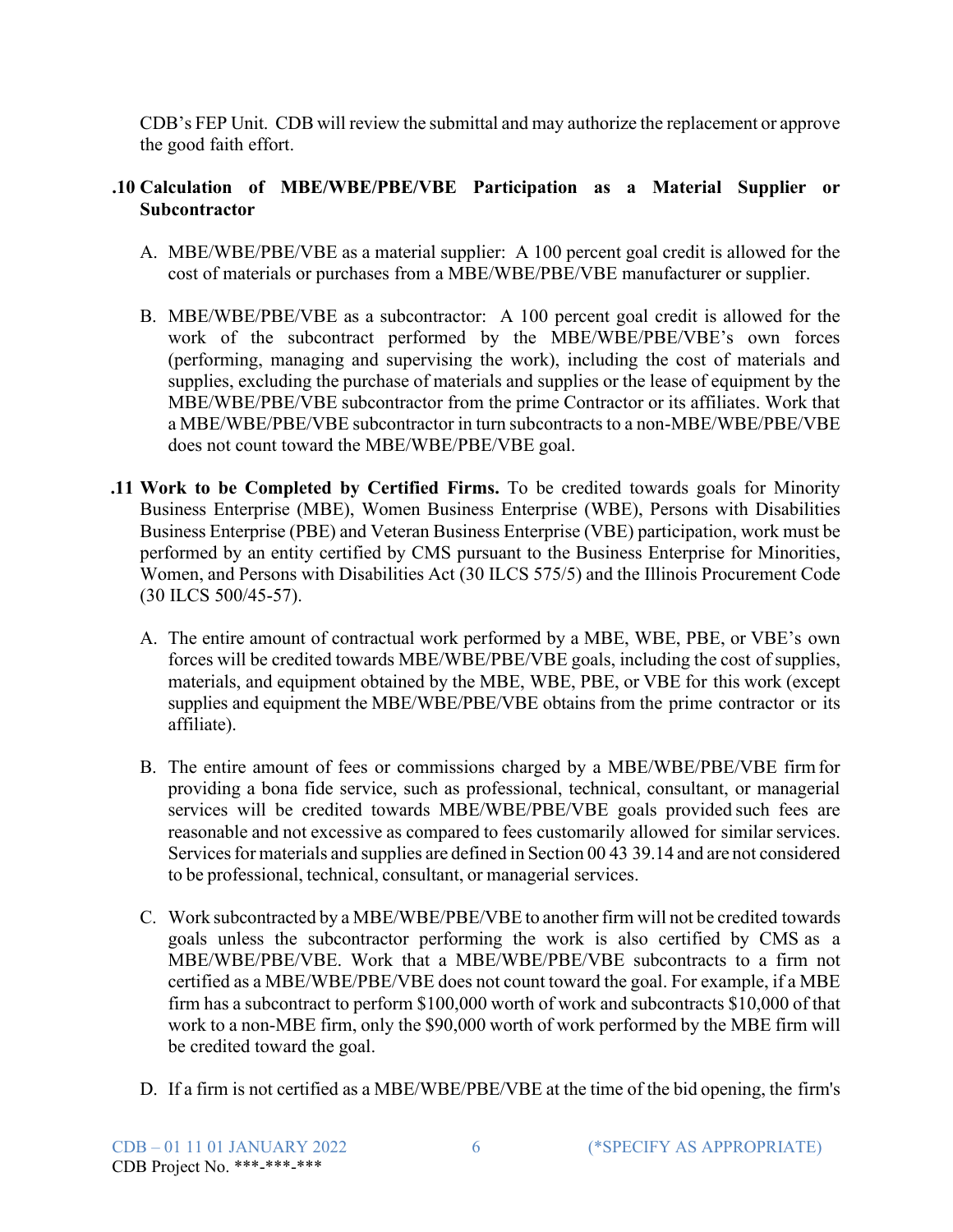participation will not be counted toward any goals.

- E. The dollar value of work performed under a contract with a firm after it has ceased to be certified will not be counted toward the overall goal.
- F. The participation of a MBE/WBE/PBE/VBE subcontractor will not be counted toward a Contractor's final compliance with its MBE/WBE/PBE/VBE obligations on a contract until the amount being counted has actually been paid to the MBE/WBE/PBE/VBE.
- G. When a MBE/WBE/PBE/VBE performs as a participant in a joint venture, a portion of the total dollar value of the contract equal to the distinct, clearly defined portion of the work of the contract that the MBE/WBE/PBE/VBE performs with its own forces may be counted toward MBE/WBE/PBE/VBE goals.
- **.12 Commercially Useful Function.** Expendituresto a MBE/WBE/PBE/VBE will only be credited towards MBE/WBE/PBE/VBE goals if the MBE/WBE/PBE/VBE performs a commercially useful function on that contract. A MBE/WBE/PBE/VBE performs a commercially useful function when it is responsible for execution of the work of the contract and is carrying out its responsibilities by actually performing, managing, and supervising the work involved. To perform a commercially useful function, the MBE/WBE/PBE/VBE must also be responsible, with respect to materials and supplies used on the contract, for negotiating price, determining quality and quantity, ordering material, and installing (where applicable) and paying for the material itself.
	- A. Factors to be used in determining whether a MBE/WBE/PBE/VBE is performing a commercially useful function include, but are not limited to, the amount of the work subcontracted, industry practices, and whether the amount the firm is paid is commensurate with the work it is performing and the MBE/WBE/PBE/VBE credit claimed for its performance of the work.
	- B. A MBE/WBE/PBE/VBE does not perform a commercially useful function if its role is limited to that of an extra participant in a transaction, contract, or project through which funds are passed in order to obtain the appearance of MBE/WBE/PBE/VBE participation. In determining whether a MBE/WBE/PBE/VBE is such an extra participant, similar transactions, particularly those in which MBE/WBE/PBE/VBEs do not participate, will be examined.
	- C. If a MBE/WBE/PBE/VBE does not perform at least 30 percent ofthe total cost ofits contract with its own work force, or the MBE/WBE/PBE/VBE subcontracts a greater portion of the work than would be expected on the basis of normal industry practice for the type of work involved, a presumption will arise that the MBE/WBE/PBE/VBE is not performing a commercially useful function. A MBE/WBE/PBE/VBE firm may present evidence to CDB to rebut this presumption.The MBE/WBE/PBE/VBE must provide such evidence to rebut the presumption within 7 business days of being notified that the presumption will be applied.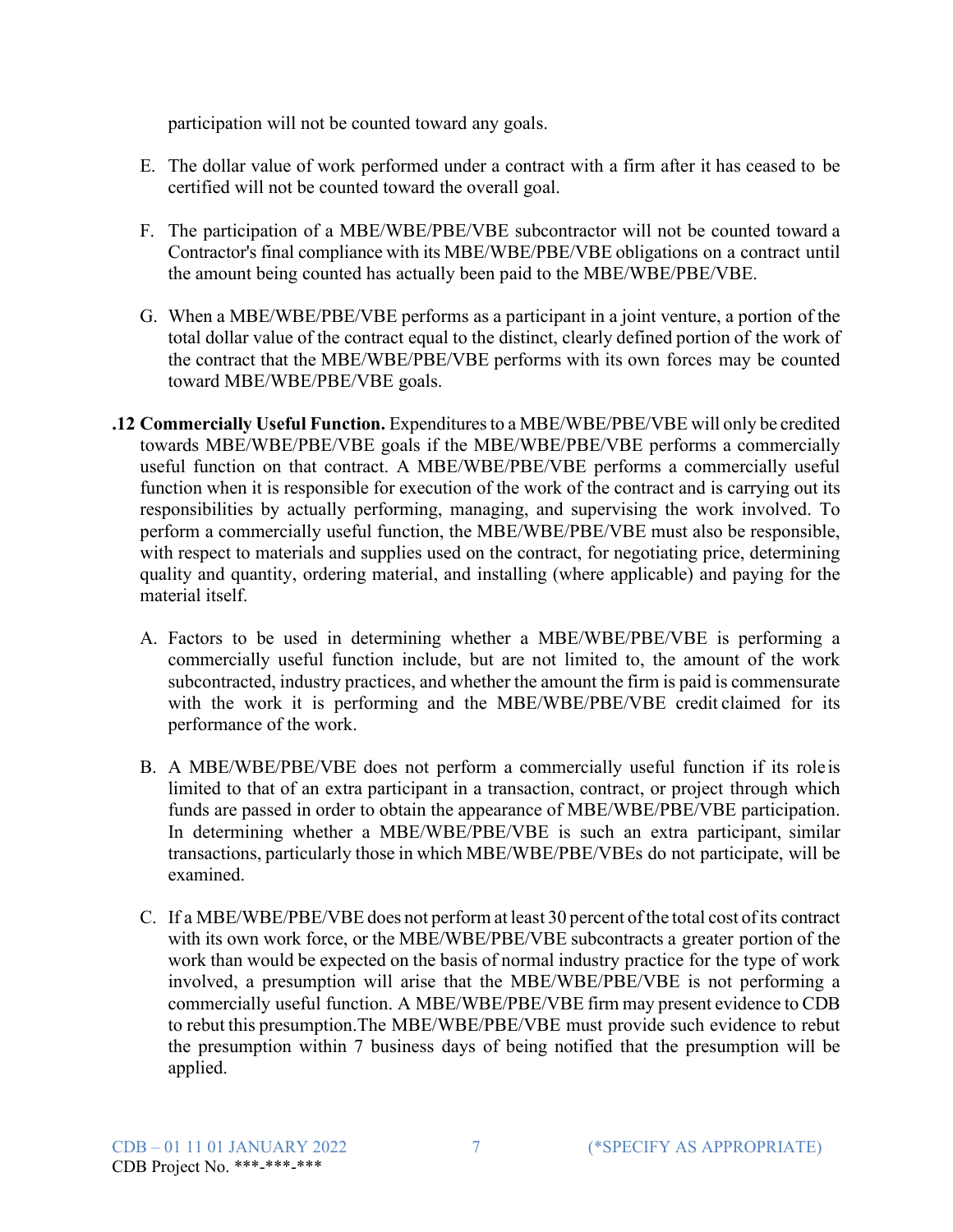- D. A prime contractor that is a MBE/WBE/PBE/VBE will still be required to meet the goals required on the contract. In determining whether the MBE/WBE/PBE/VBE prime contractor has met the goal, the work the MBE/WBE/PBE/VBE prime contractor actually performs with its own forces will be credited, as well as work performed by MBE/WBE/PBE/VBE subcontractors or suppliers, consistent with the terms of Section 00 43 39. The presumption in .12(C) above will not attach if the MBE/WBE/PBE/VBE is the prime contractor and satisfies the "Work With Own Staff" requirement in Section 00 21 50.
- E. A bidder's efforts to exercise Good Faith Efforts by providing assistance in advance of the bid to a MBE/WBE/PBE/VBE firm in making purchases, obtaining bonding,obtaining credit, or providing equipment will not invalidate the commercially useful function of a MBE/WBE/PBE/VBE, provided that the MBE/WBE/PBE/VBE has otherwise performed a commercially useful function consistent with the terms of Section 00 43 39. Credit will only be given for work performed by, purchases made by, and equipment obtained by the MBE/WBE/PBE/VBE, consistent with the terms of Section 00 43 39. A bidder's efforts to assist the MBE/WBE/PBE/VBE will not be credited.
- **.13 Trucking Company.** To be credited towards MBE/WBE/PBE/VBE goals, a trucking company or major construction equipment rental (MCER) must be responsible for the management and supervision of the entire trucking operation for which it is responsible on a particular contract, and there cannot be a contrived arrangement for the purpose of meeting MBE/WBE/PBE/VBE goals.
	- A. The MBE/WBE/PBE/VBE must itself own and operate at least one fully licensed, insured, and operational truck or major construction equipment unit (MCEU) used on the contract.
	- B. The entire value of transportation services a MBE/WBE/PBE/VBE provides on the contract using trucks or MCEUs it owns, insures, and operates using drivers it employs will be credited towards MBE/WBE/PBE/VBE goals.
	- C. If a MBE/WBE/PBE/VBE leases trucks or MCEUs from another MBE/WBE/PBE/VBE, the entire value of the services provided by the lessee will be credited.
	- D. If a MBE/WBE/PBE/VBE leases trucks or MCEUs from a company that is not a MBE/WBE/PBE/VBE, the total value of transportation services provided by the lessee is not to exceed the value of transportation services provided by MBE/WBE/PBE/VBE owned trucks or MCEUs on the contract.
	- E. For purposes of this section, a lease must indicate that the MBE/WBE/PBE/VBE has exclusive use of and control over the truck(s) or MCEU(s). This does not precluded the leased truck from working for others during the term of the lease with the consent of the MBE/WBE/PBE/VBE, so long as the lease gives the MBE/WBE/PBE/VBE absolute priority for the leased truck(s) or MCEU(s). Leased trucks and MCEUs must display the name and identification number of the MBE/WBE/PBE/VBE.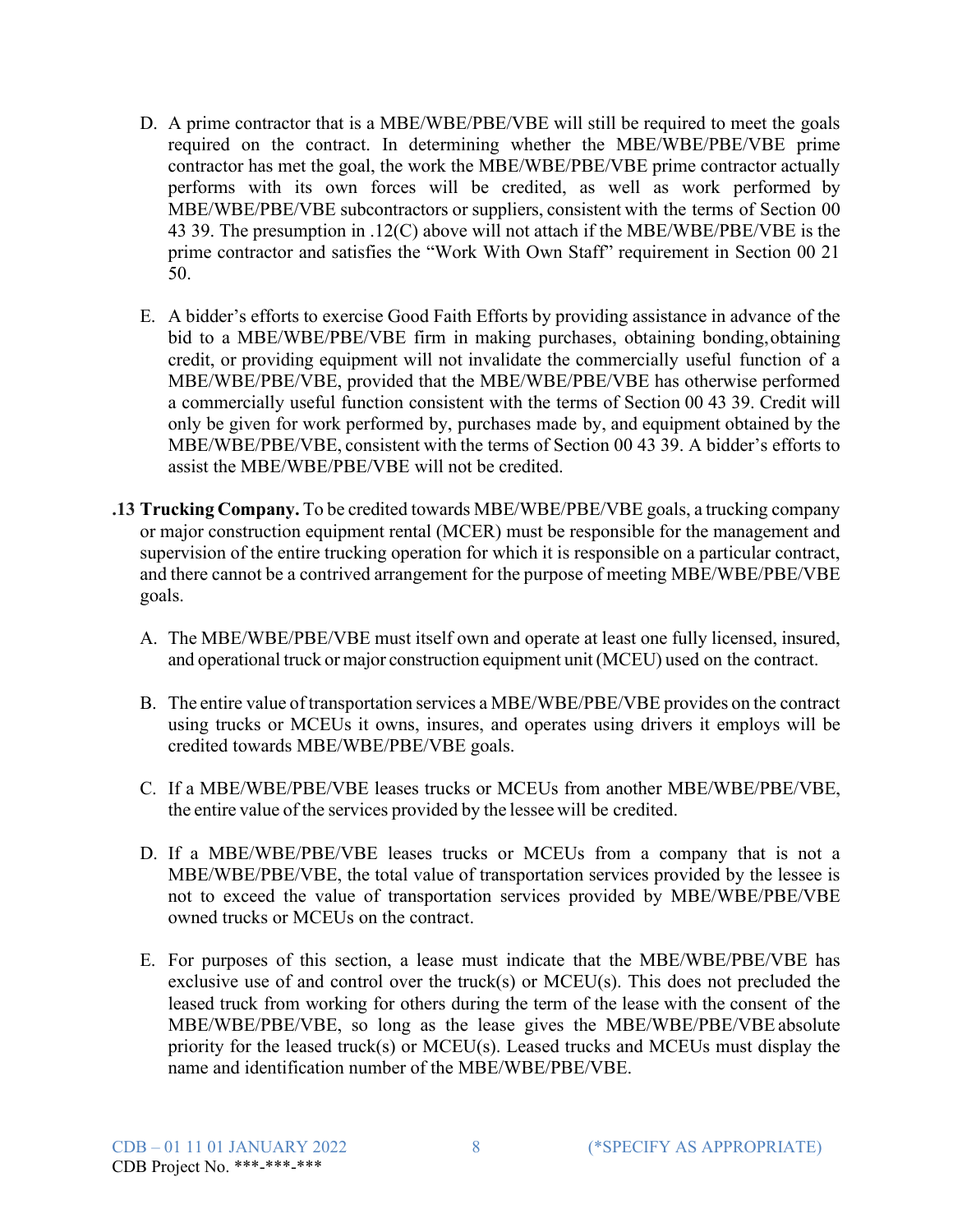F. The MBE/WBE/PBE/VBE must be responsible for the management and supervision of the entire trucking operation for which it is responsible on a particular contract, and there cannot be a contrived arrangement for the purpose of meeting MBE/WBE/PBE/VBE goals.

## **.14 Materials and Supplies**

- A. Credit towards goals will be given for materials purchased from a MBE/WBE/PBE/VBE supplier or manufacturer that is certified by CMS.
- B. For purposes of this section, a manufacturer is a firm that operates and maintains a factory or establishment that produces, on the premises, the materials, supplies, articles, or equipment required under the contract and of the general character described in the specifications.
- C. For the purposes of this section, a supplier is a firm that owns, operates, or maintains a store, warehouse, or other establishment in which materials, supplies, articles or equipment ofthe general character described by the specifications and required under the contract are bought, kept in stock, and regularly sold or leased to the public in the usual course of business.
	- 1) A supplier must be an established, regular business that engages as its principal business and under its own name, in the purchase and sale or lease of the products in question.
	- 2) A person may be a supplier in such bulk items as steel, cement, gravel, stone, petroleum products, or asphalt without owning, operating, or maintaining a place of business as provided in this paragraph C if the person both owns and operated distribution equipment for the products. Any supplementing of a supplier's own distribution equipment shall be by a long-term lease agreement and not on an ad hoc or contractby-contract basis.
	- 3) Brokers, packagers, manufacturers' representatives, or other persons who arrange or expedite transactions are not suppliers within the meaning of this section.

# **00 43 44 ILLINOIS WORKS JOBS PROGRAM ACT APPRENTICESHIP INITIATIVE**

- **.1 Apprenticeship Goal.** The goal of the Illinois WorksJobs Program Act Apprenticeship Initiative is that, for projects estimated to cost \$500,000 or more, apprentices will perform either 10% of the total labor hours actually worked in each prevailing wage classification or 10% of the estimated labor hours in each prevailing wage classification, whichever is less. See Section 00 43 44 of the project manual for applicable apprenticeship goals.
- **.2 Illinois Works Budget Supplement.** Submission of the Illinois Works Jobs Program Act Apprenticeship Initiative Budget Supplement shall be a post-award requirement. The Budget Supplement shall contain a complete and thorough estimate of all the labor hours to be performed by the Contractor and all of its subcontractors for the project, broken down by prevailing wage category. The Budget Supplement shall be used in determining the appropriate number of hours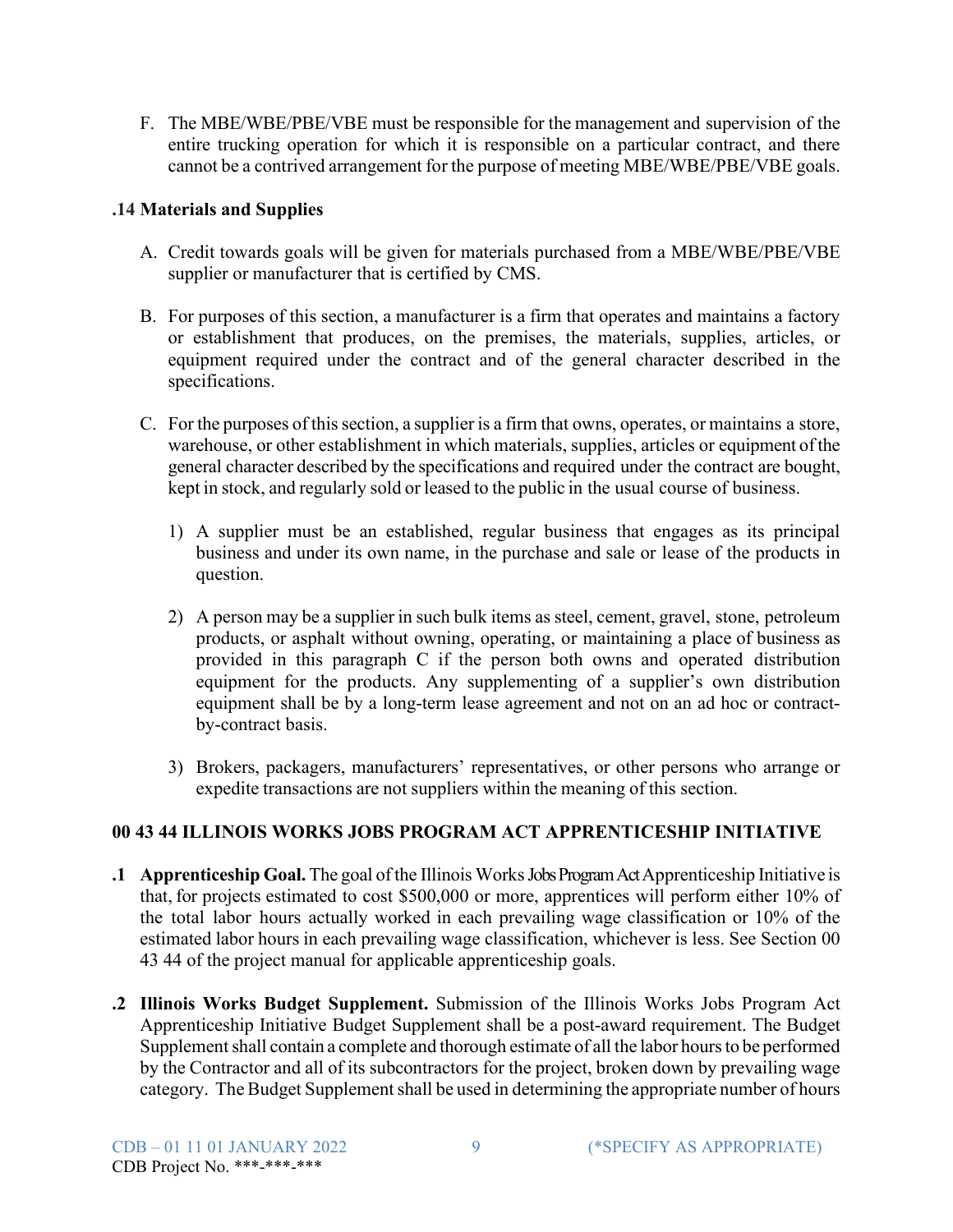to be performed by apprentices.

- **.3 Reporting Requirements**. The Contractor shall submit monthly reports of its hourly workforce utilization including all apprenticeship hours to CDB's Fair Employment Practices Unit on Illinois Works Apprenticeship Initiative Reporting Forms.
- **.4 Reduction** or Waiver of Goal. If, at any point during the project, the Contractor determines that it may not meet the apprenticeship goal for any prevailing wage classification, the Contractor shall submit a request for a reduction or waiver of that particular goal, indicating why the goal may not be met. The Contractor shall include all documentation supporting the request. The request for a reduction or waiver of the goal shall be reviewed pursuant to 30 ILCS 559/20-  $20(b)$ .
- **.5 Certification of Completion.** Upon completion of the work set forth in the contract, the Contractor shall submit a certification demonstrating that it has met the 10% apprenticeship goal or received a reduction or waiver of the 10% apprenticeship goal for each prevailing wage classification.

## **00 45 00 CERTIFICATIONS OF COMPLIANCE WITH APPLICABLE LAWS**

- **.14 Recertification**. If the contract extends over multiple years, vendor (A/E or Contractor) and its subcontractors shall certify, by January 1 of each fiscal year covered by the contract after the initial fiscal year, of any changes that affect its ability to meet the requirements for being awarded a contract under Article 50 of the Illinois Procurement Code. Failure to do so may result in voiding the contract by operation of law or rendering the contract voidable at the option of the State without additional compensation. Violations of certain provisions may also be deemed a civil or criminal offense. If a vendor or subcontractor continues to meet all the requirements of the Illinois Procurement Code, it shall not be required to submit any certification.
- **.15 Illinois Works Jobs Program Act Apprenticeship Initiative.** The Contractor will comply with the Illinois Works Jobs Program Act Apprenticeship Initiative (30 ILCS 559/20-20(a)(2)).

# **00 51 20 ACCEPTANCE AND REJECTION OF BIDS**

- **.1 CDB's Rights.** When, in its opinion, it isin the best interest of the State, CDB reservesthe right to:
	- A. Accept any bid
	- B. Reject any or all bids
	- C. Waive technical deficiencies and irregularities
	- D. Allow bidder to remedy technical deficiencies or irregularities within a stated time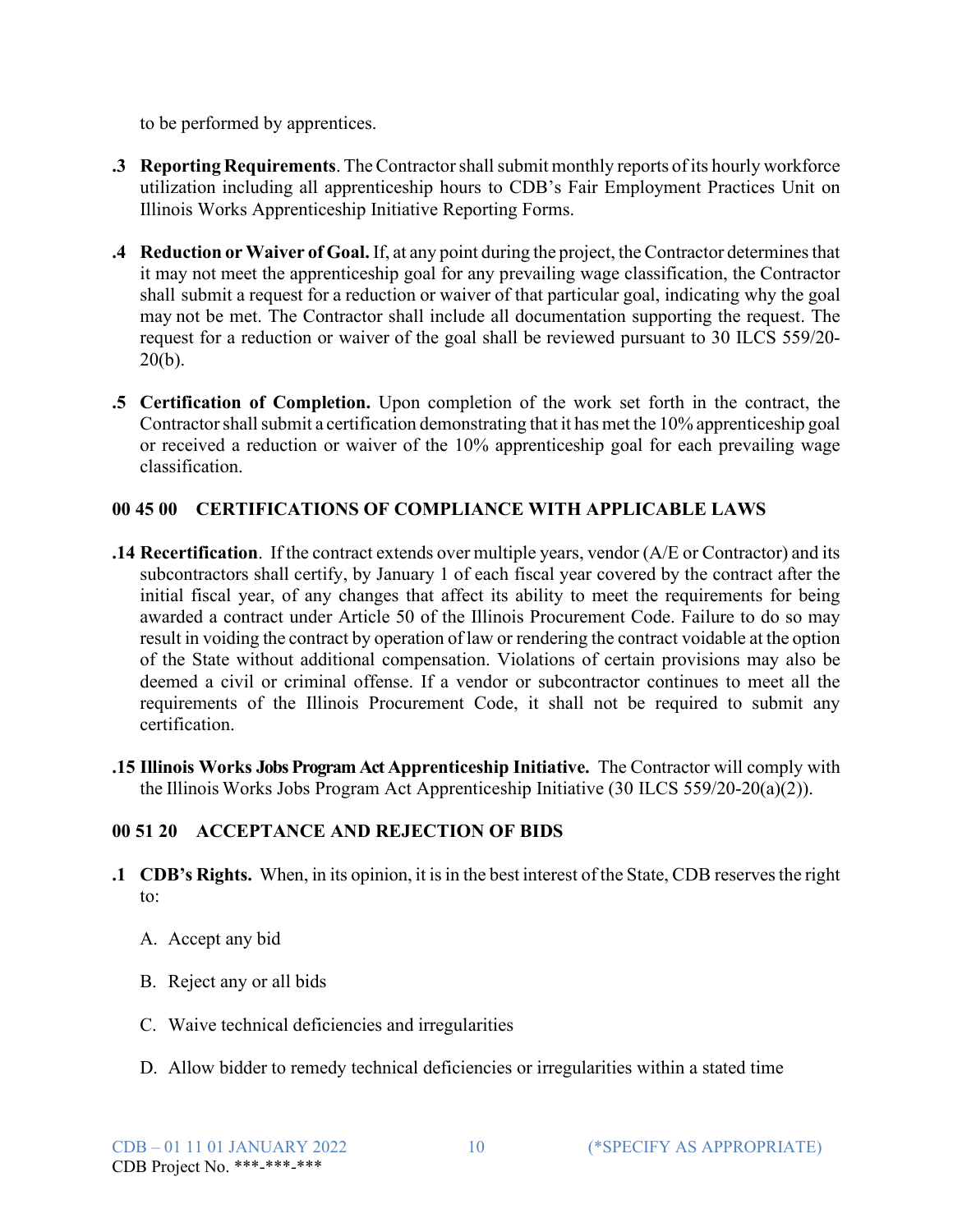- E. Rescind any notice of award if CDB determines the notice of award was issued in error
- F. Rescind any notice of award when it is in the best interest of the State
- G. Rebid any contract

## **.2 Bid Rejection.**

- A. Bids will be rejected for the following material deficiencies:
	- 1) Failure to be prequalified with CDB no later than the close of businessthe day before the bid opening (Article 00 21 05) or being determined non-responsible after bid opening.
	- 2) Submission of a bid late (Paragraph 00 51 10.1).
	- 3) Failure to submit bid and/or bid modifications to appropriate bid opening office.
	- 4) Submission of a bid in a manner that reveals the bid price prior to the bid opening (example: by fax). (Paragraph 00 41 10.4).
	- 5) Use of a bid envelope, which is received by CDB unsealed, or marked in a manner that does not reasonably identify the project and/or contract for which it is intended (Paragraph 00 41 10.3).
	- 6) Omission of a base bid price, alternate bid price or unit price (Paragraph 00 41 10.1).
	- 7) Submission of a bid price that cannot be determined.
	- 8) Deletion of original signatures to the extent that an intent to be bound by the bid is not apparent.
	- 9) When CDB does not accept the unit price(s), when those prices are an integral part of the base bid, the bidder shall be rejected.
	- 10) Failure to attend a mandatory pre-bid meeting.
	- 11) Bids not in substantial conformance with the bidding documents and whose nonconformance is determined to be material and unresponsive.
	- 12) Failure to submit Bidder Disclosure(s) form and Certifications with bid, when the bidder is not registered with the Illinois Procurement Gateway (IPG).
	- 13) Failure to be registered with the State Board of Elections, prior to bid opening date, when applicable.
	- 14) Failure to submit documentation of the bidder's good faith efforts to meet applicable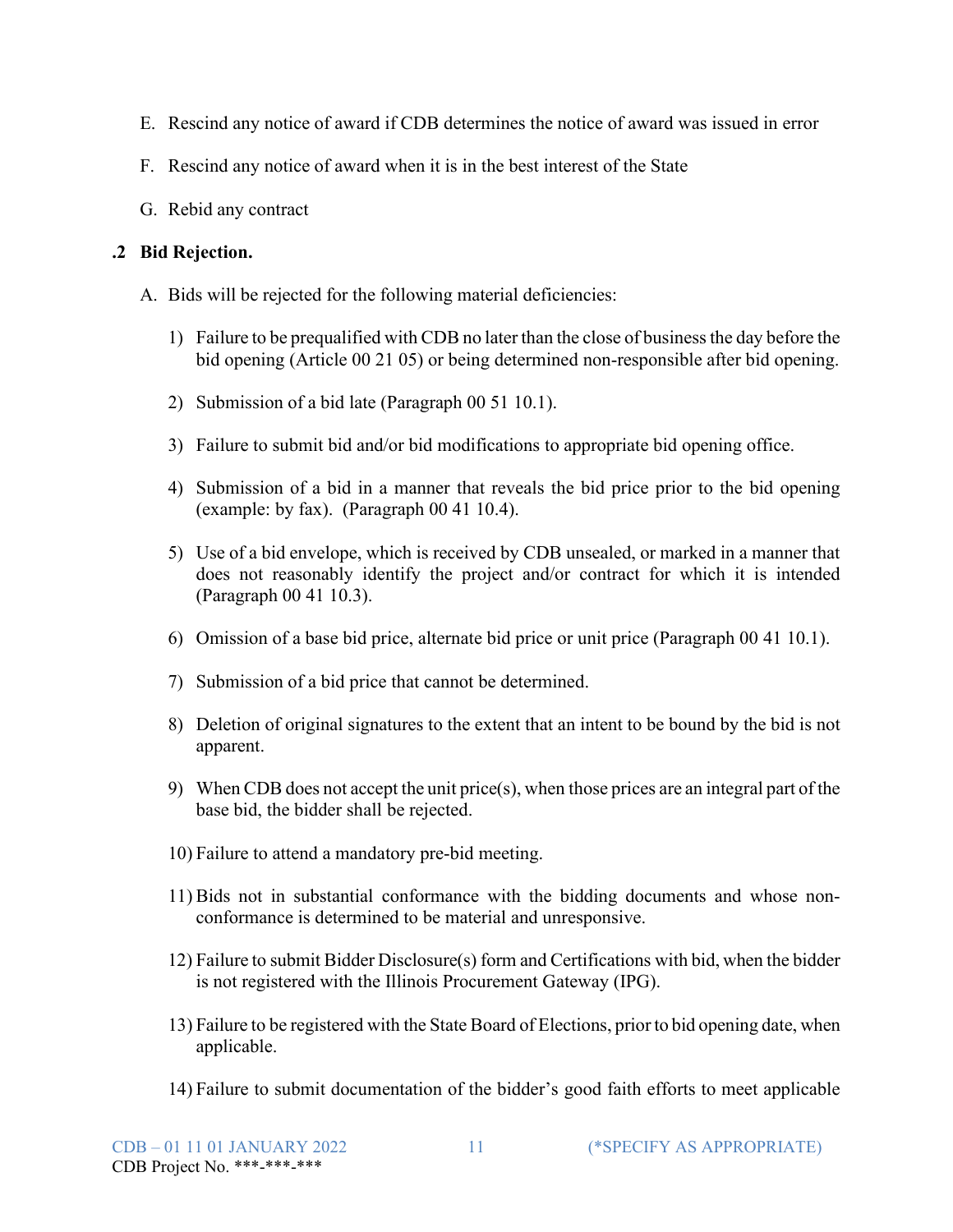MBE/WBE/PBE/VBE goals at time of bid when no eligible participation is listed on the 00 41 05 Form.

- 15) Any other material deficiency specifically identified in the project bid documents.
- 16) For Single Prime Contract Bids (as defined by 30 ILCS 500/30-30(a)): failure to provide names and bid proposal costs for required protected subcontractor trades or providing more than one protected subcontractor for each trade.
- 17) For Single Prime Contract Bids: failure of identified protected subcontractor to be properly prequalified with CDB, licensed and certified, at the time of bidding, to perform the identified trade.
- B. Failure to remedy the following technical deficiencies with seven (7) calendar days after the bid opening shall result in rejection of the bid. These technical deficiencies are:
	- 1) Failure to use a revised bid form when bid forms have been changed by addenda.
	- 2) Failure to acknowledge an addendum, however adjustment of the bid amount will not be allowed.
	- 3) Failure to provide USDOL Apprenticeship and Training Certification for bidder and all known subcontractors.
	- 4) Failure to submit bidder's Certificate of Registration in an approved apprenticeship and training program.
	- 5) Failure to supply subcontractor and/or supplier names and Taxpayer Identification Numbers as required on Document 00 41 01.
	- 6) Submission of a bid bond not on CDB's form (Paragraphs 00 43 13.1 and 00 43 13.2).
	- 7) Submission of a bid security in a form other than a bid bond, certified check, cashier's check or bank draft (Paragraph 00 43 13.1).
	- 8) Omission of the signature of the officer of the surety or any other required signatures except the signature in Paragraph 00 51 20.2.A.8, submission of those signatures in pencil or submission of a non-original signature.
	- 9) Replacement of a bid security from an unacceptable surety with one from a surety acceptable to CDB (Paragraph 00 43 13.4).
	- 10) Failure to furnish and/or complete the 00 41 04 Form (Illinois Department of Human Rights (DHR) Form PC-2).
	- 11) Failure to submit a signed affidavit stating that the bidder will maintain an Illinois office asthe primary place of employment for persons employed in the construction authorized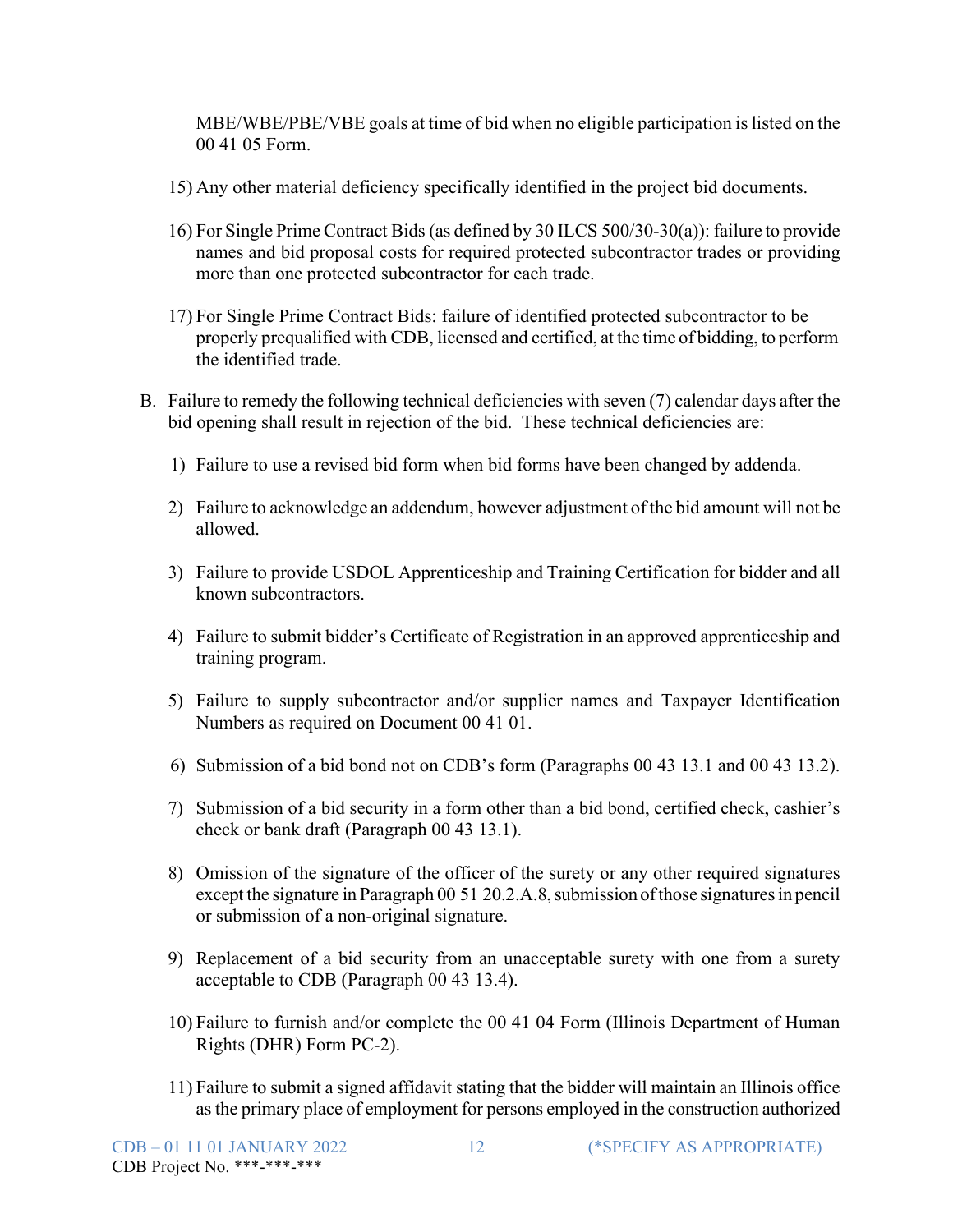by the contract.

- 12) Failure to submit Certificate of Registration with State Board of Electionsin accord with 30 ILCS 500/20-160.
- 13) Failure to submit Disclosure of Business Operations with Government of Iran form in accord with 30 ILCS 500/50-36.
- 14) Any other technical deficiency specifically identified in the project bid documents.
- C. MBE/WBE/PBE/VBE goal compliance deficiencies. Failure to remedy the following deficiencies within ten (10) calendar days after the date of notification shall result in rejection of the bid. These deficiencies are:
	- 1) When applicable, failure to submit a revised 00 41 05 Form, documenting achievement of goals.
	- 2) When applicable, failure to submit documentation acceptable by CDB of good faith efforts to meet MBE/WBE/PBE/VBE goals.
- D. CDB at its sole discretion and without conferring any rights on any bidder may waive bid technical deficiencies or irregularities that are not in conformance with the bidding documents but whose non-conformance is non-material or minor.
- E. Submittal of conditions or qualifying statements contrary to CDB's contract terms is not acceptable and, unless rescinded, the bid shall be rejected.

### **00 51 28 MBE/WBE/PBE/VBEBUSINESSCERTIFICATION,POSTAWARD REQUIREMENTS**

**.1 Post Award Submittal.** See Article 00 51 40. The contract awardee shall submit CDB's MBE/WBE/PBE/VBE Subcontractor Supplier Certification Form, Document 00665 (available in the Reference Library on CDB's website), for each of the MBE/WBE/PBE/VBE subcontractor(s) and/or supplier(s) being utilized to meet the designated participation goals as specified on the bid form and in Section 01 11 00 of the project manual. The form must be signed by the MBE/WBE/PBE/VBE subcontractor or supplier and shall be submitted to CDB's FEP Unit.

Completion of the 00665 form is not required if the Contractor is an MBE, WBE, PBE, or VBE firm. MBE/WBE/PBE/VBE prime contractors are encouraged to utilize MBE/WBE/PBE/VBE subcontractors/suppliers. If goals are split (separate MBE, WBE, PBE, and VBE goals), then an MBE, WBE, PBE, or VBE firm must supply 00665 forms for the subcontractor firm(s) utilized to meet the MBE, WBE, PBE, or VBE goal, respectively.

**.2 Listed Firms.** The 00665 certification form shall be completed and submitted for each MBE/WBE/PBE/VBE firm listed on the 00 41 05 bid form.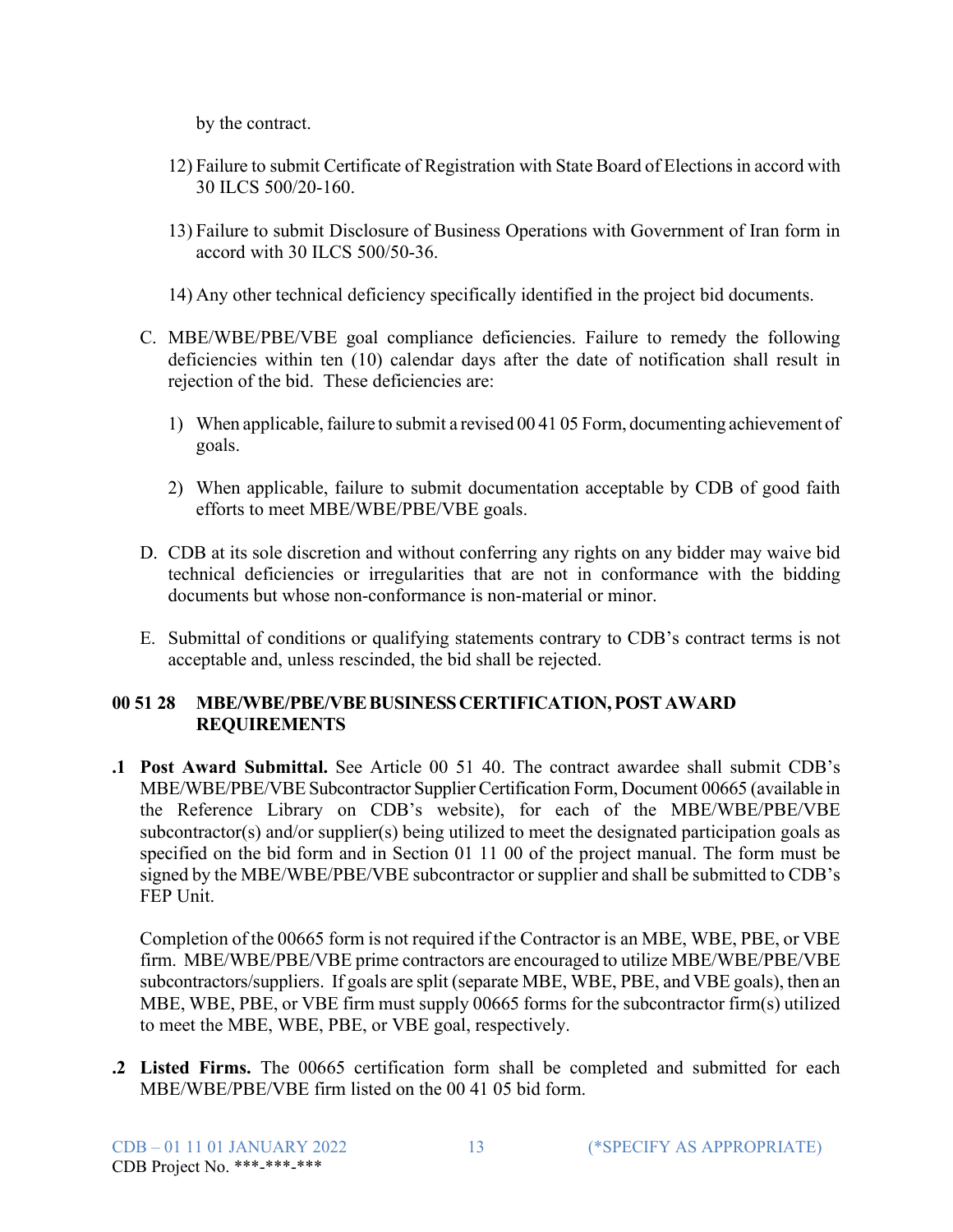- **.3 Compliance.** The MBE/WBE/PBE/VBE participation goal dollar value is based upon the total contract sum (including awarded alternates). The participation goal percentage amount(s) shall meet or exceed the goal(s) as specified on the bid form (and in Section 01 11 00 of the project manual), or in an approved change/waiver request (refer to Article 00 43 39 herein).
- **.4 Voluntary Participation.** Contractors are encouraged to utilize MBE/WBE/PBE/VBE subcontractors/suppliers for those projects that are not designated for MBE/WBE/PBE/VBE participation and complete the 00665 certification form for each MBE/WBE/PBE/VBE firm. MBE/WBE/PBE/VBE subcontractors/suppliers may be added at any time during the project.
- **.5 Subcontracts/Supplier Agreements.** Copies of subcontracts or supplier agreements (to correspond with each 00665 form) are required to be submitted within ten (10) calendar days of the Notice of Award.

### **00 51 40 POST AWARD REQUIREMENTS**

- **.1 Contractor's Duty to Comply.** The Contractor may not proceed with the work until the following post award requirements are met. These requirements are part of the contract and failure to comply with these requirements shall constitute a breach of the contract. CDB shall issue Authorization to Proceed upon successful completion of these post award requirements.
- **.2 Submittals.** Within ten (10) calendar days from the date of the notice of award letter, the Contractor shall furnish, on CDB forms, the following:
	- A. Contract executed by the Contractor;
	- B. Performance Bond;
	- C. Labor and Material Payment Bond;
	- D. Certificates of Insurance;
	- E. Builder's Risk Insurance Policy (if applicable);
	- F. MBE/WBE/PBE/VBE Subcontractor Supplier Certifications, Form 00665 and MBE/WBE/PBE/VBE Subcontractor/Supplier agreements (if applicable);
	- G. Completed Substance Abuse Prevention Certification form and Contractor'ssubstance abuse plan (if applicable);
	- H. DHR PC-2 accepted by FEP Technician;
	- I. Project Labor Agreement signature sheets for the Contractor and known Subcontractors (if applicable); and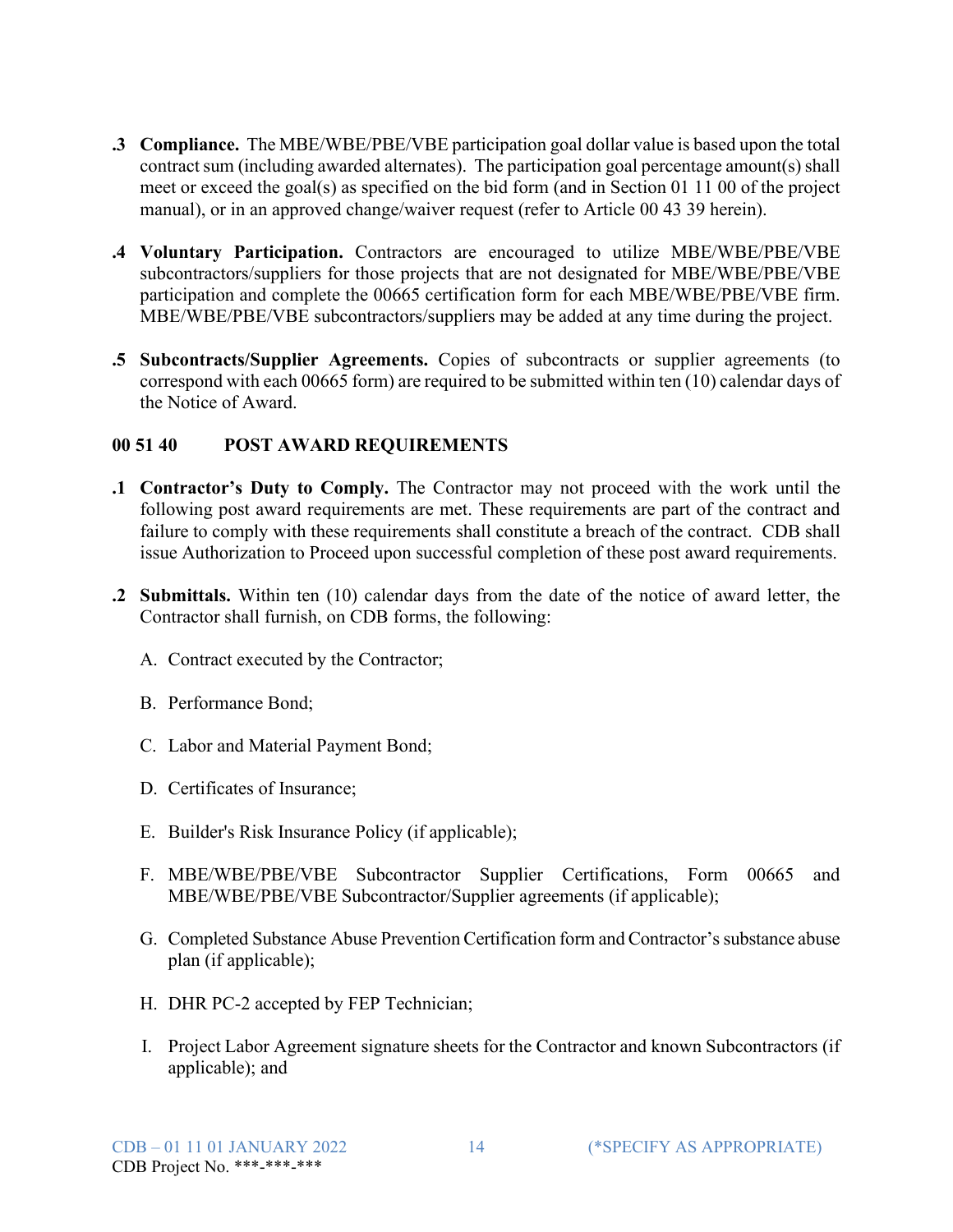- J. Illinois Works Jobs Program Act Apprenticeship Initiative Budget Supplement.
- **.3 Cancellation of Award.** All post award requirements are mandatory. Noncompliance shall be cause for CDB to cancel the notice of award and make a claim against the bid security.
- **.4 Post Award Extensions.** CDB may extend the time limitations for good cause. No extension shall operate as a waiver of post award requirements, norshall it extend the contract completion date.
- **.5 Delays.** Any delays to the commencement of the work due to the Contractor's failure to meet the post award requirements shall be the responsibility of the Contractor and its surety. Contractor and its surety shall be responsible for the costs of any such delays.

# **00 71 00 DEFINITIONS**

- **.12 Protected Subcontractors.** For a Single Prime Delivery Method Project, a subcontractor identified for a protected trade on the 00 41 00 Bid Form. The subcontractor shall be prequalified with CDB, be properly licensed and certified (if applicable), and perform the minimum amount of the identified trade with its own forces by furnishing and installing the work on-site.
- **.13 Prime Bidding Contractor (Trade)**: For a Single Prime Delivery Method Project, one of the identified protected trades that submits the bid with the intent of entering into the prime construction contract with CDB as the Contractor.

# **00 72 10 TIME**

**.5 Approval Authority**. Changes in contract time are subject to approval at or above the CDB Regional Manager level.

# **00 72 25 CDB - RIGHTS AND RESPONSIBILITIES**

### **.4 Right to Terminate the Contract for Cause.**

- A. CDB may terminate the Contractor's right to proceed with the work if the Contractor fails or refuses to perform the work with such diligence as to allow timely completion of performance in accordance with the current progress schedule or fails to complete the work in accordance with the documents or commits a breach of any other provision of the contract documents.
- B. In such case, CDB will give the Contractor and its surety written notice of intention to terminate and the reason therefore, and, unless within ten calendar daysthe delay or violation shall cease or satisfactory arrangement of correction made, CDB may issue a written termination notice to the Contractor and its surety.
- C. The Contractor shall stop work and vacate the construction site immediately upon receipt of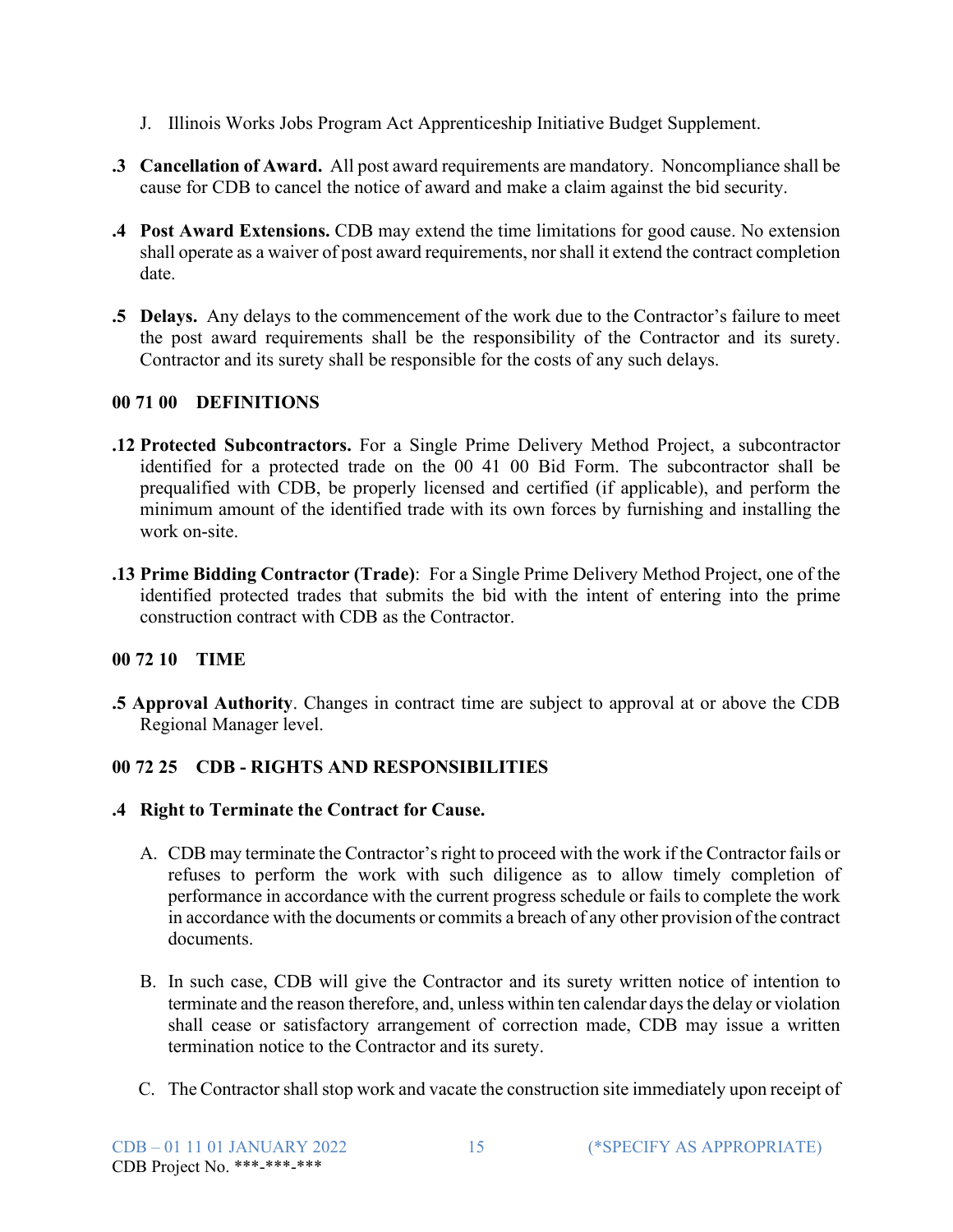notice of termination. However, the Contractor shall not remove tools, appliances, construction equipment and machinery, or materials or equipment for which CDB has paid, wherever stored, without the written consent of CDB. Any material stored off-site, and which have been paid for by CDB, shall be immediately delivered to CDB or its designated representative upon request. CDB reserves the right either to have the material delivered to the site and deduct the cost of the delivery from contract balance or to abandon the material and deduct the cost of the materials from the contract balance.

- D. The surety shall complete the work upon demand by CDB in accordance with the contract documents. Such completion may include, but not be limited to, the use of a completing contractor selected by CDB pursuant to a written takeover agreement with the surety, or payment of a sum of money required to allow CDB to complete the work, or other arrangements agreed to by the CDB and surety.
- E. If within ten calendar daysthe surety fails to act on CDB's demand, CDB may take over the work and take possession of all of the Contractor'stools, appliances, construction equipment, and machinery at the site and use the same to the full extent they could have been used by the Contractor (without liability for trespass or conversion), incorporate into the work all materials and equipment stored at the site or for which CDB has paid the Contractor but which are stored elsewhere, and finish the work by selecting the most advantageous method identified in the Illinois Procurement Code or in other relevant procurement laws and administrative rules. In such case the Contractor shall not be entitled to receive any further payment until the work is finished. If CDB's expenses in completing the work exceed the unpaid balance of the contract sum, the Contractor and/or the surety shall pay the difference to CDB.
- **.6 Availability of Appropriation; Sufficiency of Funds.** The contract is contingent upon and subject to the availability of sufficient funds. CDB may terminate or suspend the contract, in whole or in part, without penalty or further payment being required, if  $(i)$  sufficient funds for the contract have not been appropriated or otherwise made available to CDB by the State or the Federal funding source, (ii) the Governor or CDB reserves funds, or (iii) the Governor or CDB determines that funds will not or may not be available for payment. CDB shall provide notice, in writing, to the Contractor of any such funding failure and its election to terminate or suspend the contract as soon as practicable. Any suspension or termination pursuant to this Section will be effective upon the date of the written notice, unless otherwise indicated.
- **.7 Rightto Suspend the ContractWithout Cause.** CDB may, without cause, ordertheContractor in writing to suspend, delay or interrupt the work in whole or in part for such a period of time as CDB may determine, not to exceed 90 days. At the expiration of 90 days, the contract may continue upon written agreement of the parties or may be terminated in writing by either party. The contract may remain suspended at the expiration of 90 days until the parties either agree in writing to continue the contract or until either party terminates the contract in writing. If the parties enter into a written agreement to continue the contract, the contract may remain suspended after the expiration of 90 days.
	- A. The contract time will be adjusted for increases in time caused by the suspension, delay or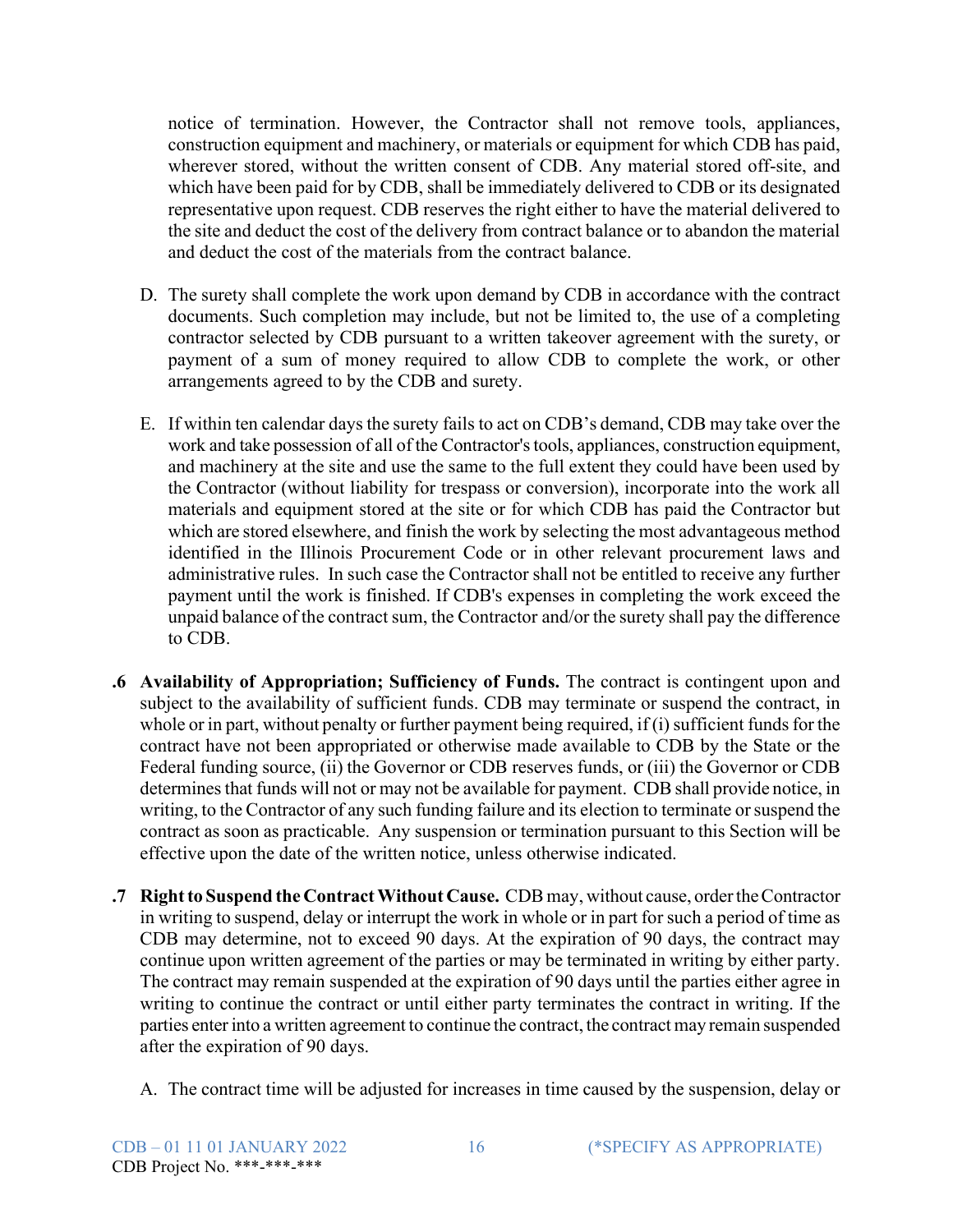interruption as described in Article 00 72 10.

B. CDB may decide to terminate the contract under Article 00 72 25 at any time during the period of suspension, delay or interruption.

## **00 73 17 BONDS, GENERAL**

- **.1 Requirements.** The Contractor shall furnish a performance bond and a labor and material payment bond covering the faithful performance of the contract and the payment of all obligations arising thereunder, in accordance with the Public Construction Bond Act (30 ILCS 550). Each bond shall be in the full amount of the contract on forms provided by CDB and executed by a surety acceptable to CDB.
- **.3** Acceptability. Bonds that meet the requirements of Paragraph 00 73 17.1 shall be acceptable to CDB when issued by a surety that meets all of the following standards:
	- A. Has a current financial strength of at least "A-" as rated by A.M. Best Company, Inc., Moody's Investor Service, Standard & Poor's Corporation, or similar rating agency (30 ILCS 550/1); and a current Best's financial class of at least "V".
	- B. Is duly licensed in the state of Illinois by the Department of Insurance (30 ILCS 550/1) and does not have an unacceptable record of improper conduct or financial problems with the Illinois Department of Insurance.

### **00 73 40 LICENSING**

**.2 Single Prime Delivery Method Projects**. When licensure and/or certification is required for an identified trade, the identified protected subcontractors or the Prime Bidder, if self-performing the work, shall be properly licensed and certified at the time of bid to perform the work for the identified trade.

# **01 29 73.1 SCHEDULE OF VALUES**

- F. Provide CDB prequalification/registration ID numbers on the CSV form for subcontractors/suppliers described in 00 21 50.2C.
- G. Identify work performed by MBE/WBE/PBE/VBE subcontractors and suppliers on the CSV form.
- H. Revise and resubmit CSV for approval if any substitution or replacement of subcontractors or suppliers occurs.
- I. Revise and resubmit CSV for approval if any change in the contract amount of subcontractors or suppliers other than a change resulting from a change order occurs.